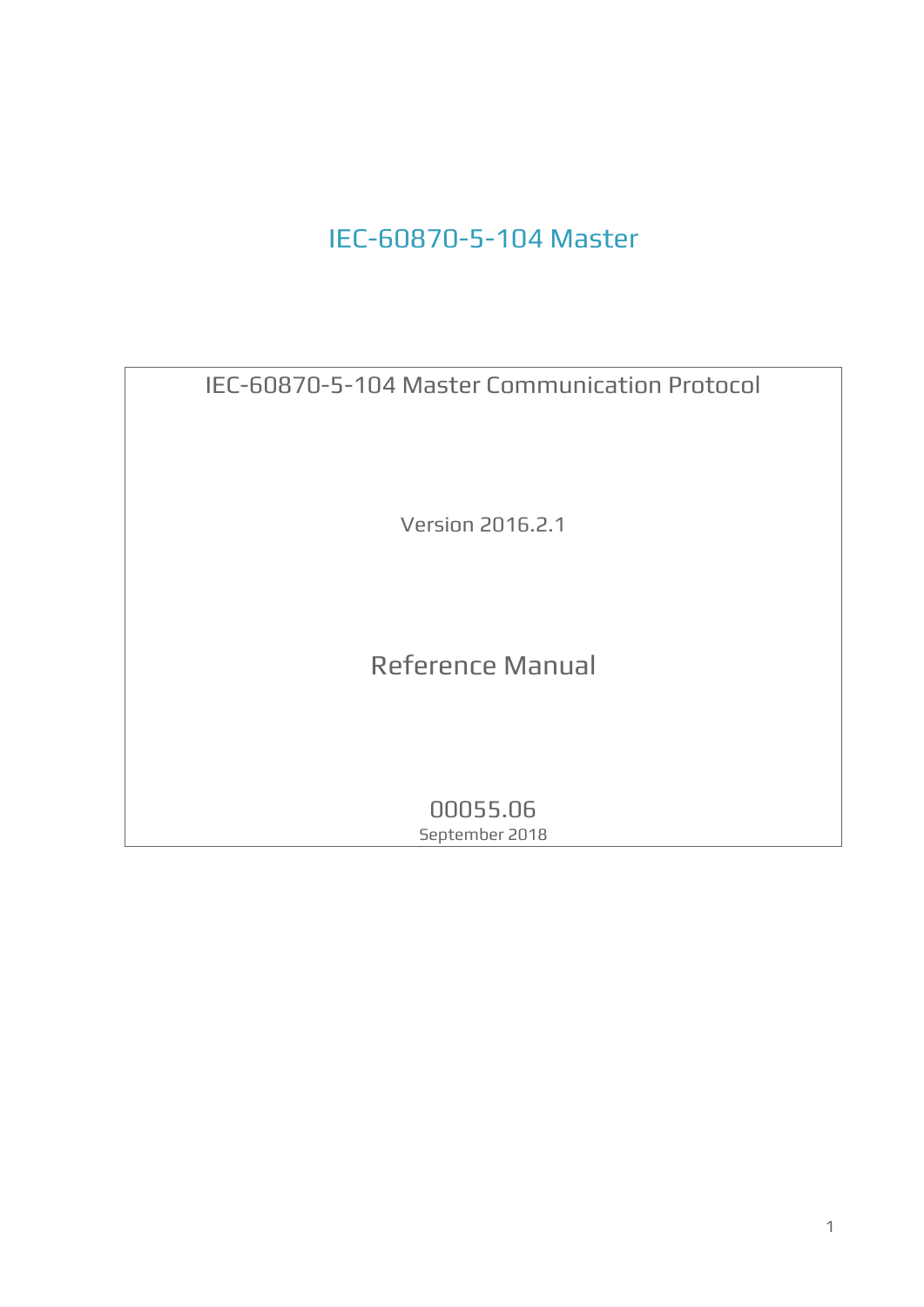# **DISCLAIMER**

Because of the continuous development of our products, the information contained herein is subject to change without notice. We will not be liable for any typographical errors or interpretation of information contained herein and/or for damages caused to third parties. The contents of this publication may be changed at any time without there being any obligation to notify any party involved and this will not, under any circumstances, result in any warranty changes, claims, or extensions**.**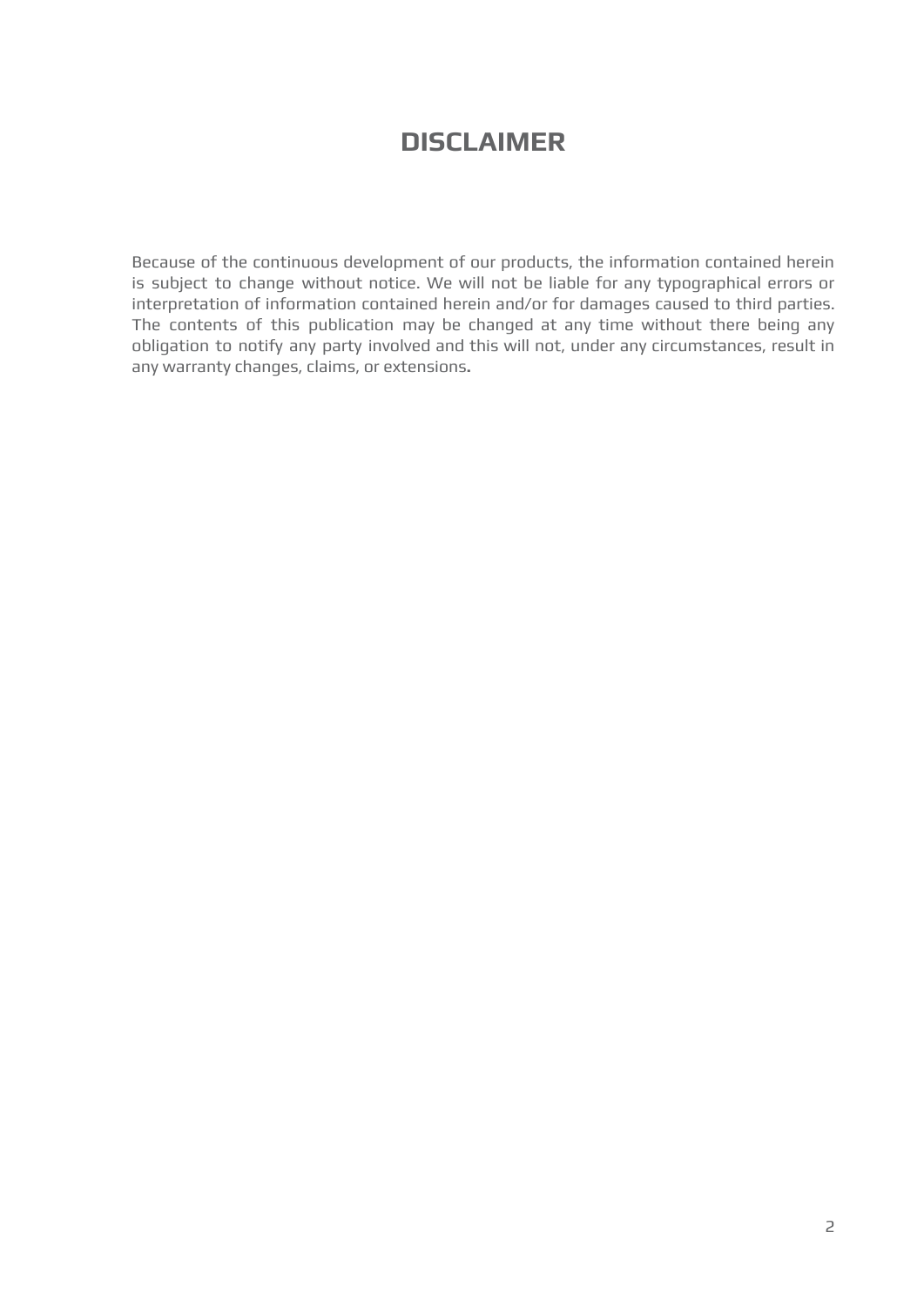

**Caution!** This symbol indicates that the user should proceed exactly as described in this manual, otherwise he/she might damage or set up the software incorrectly.



Tip. Indicates helpful, timely information for minor problems that the user may encounter.



This symbol indicates that the user should proceed exactly as described in this manual, at the risk of shock or electrical discharge.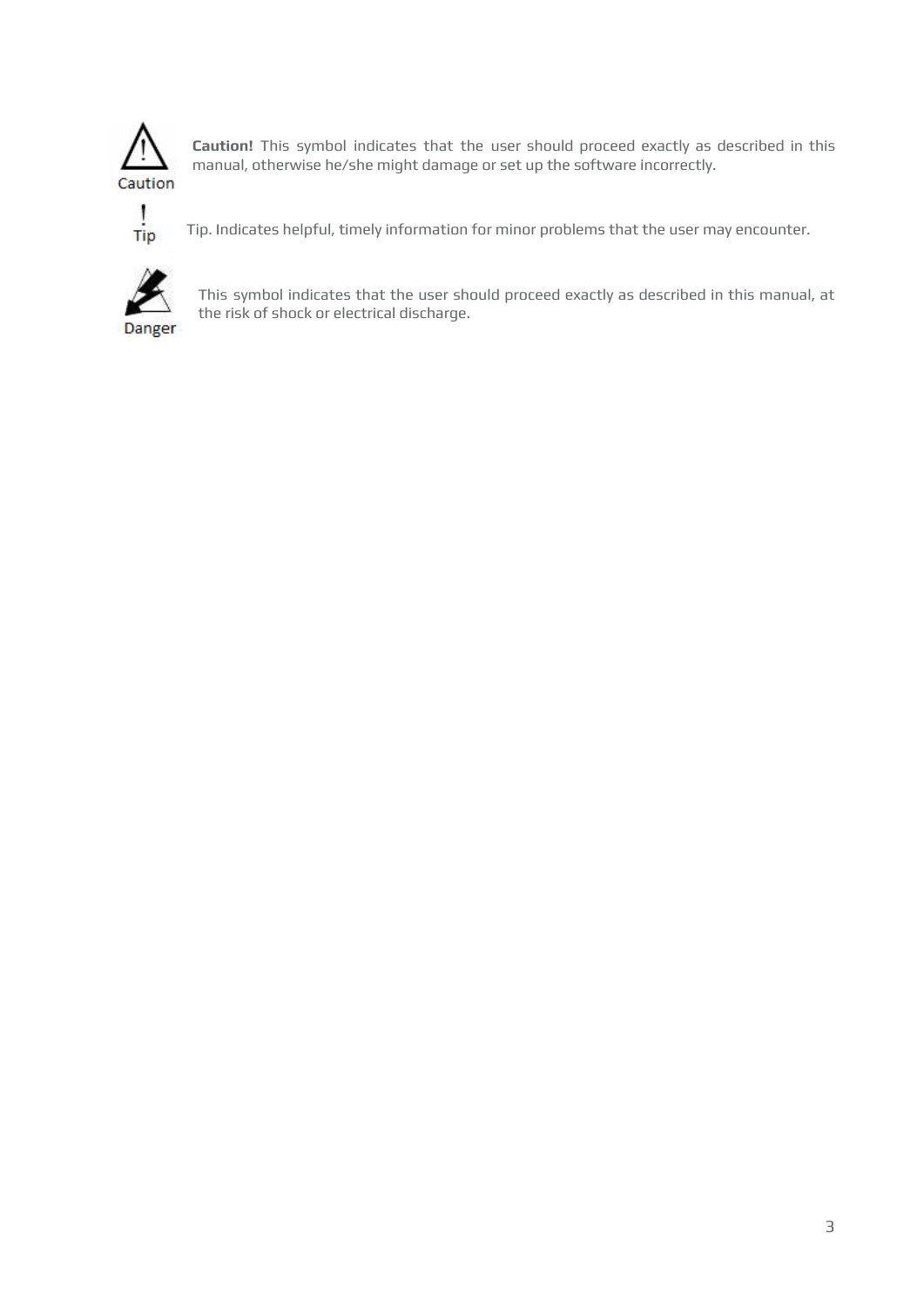# **IEC-60870-5-104**

Master Communication Protocol

# **Table of Contents**

| <b>1. GENERAL INFORMATION</b>     | 5  |
|-----------------------------------|----|
| 1.1 Summary                       | 5  |
| 1.2 Supported Object Data (ASDUs) | 5  |
| <b>1.3 General Operation</b>      | 6  |
| <b>2. CHANNEL SETTINGS</b>        | 6  |
| <b>2.1 Protocol Options</b>       | 6  |
| 2.2 Settings                      | 8  |
| <b>3. NODES SETTINGS</b>          | 8  |
| <b>3.1 TCP/IP Communication</b>   | 8  |
| <b>3.2 Parameters</b>             | 8  |
| <b>4. POINTS SETTINGs</b>         | 10 |
| <b>4.1 General</b>                | 10 |
| <b>4.2 Point Types</b>            | 10 |
| <b>4.3 Point Address</b>          | 13 |
| <b>4.4 Command Parameter</b>      | 14 |
| <b>4.5 Access Type</b>            | 16 |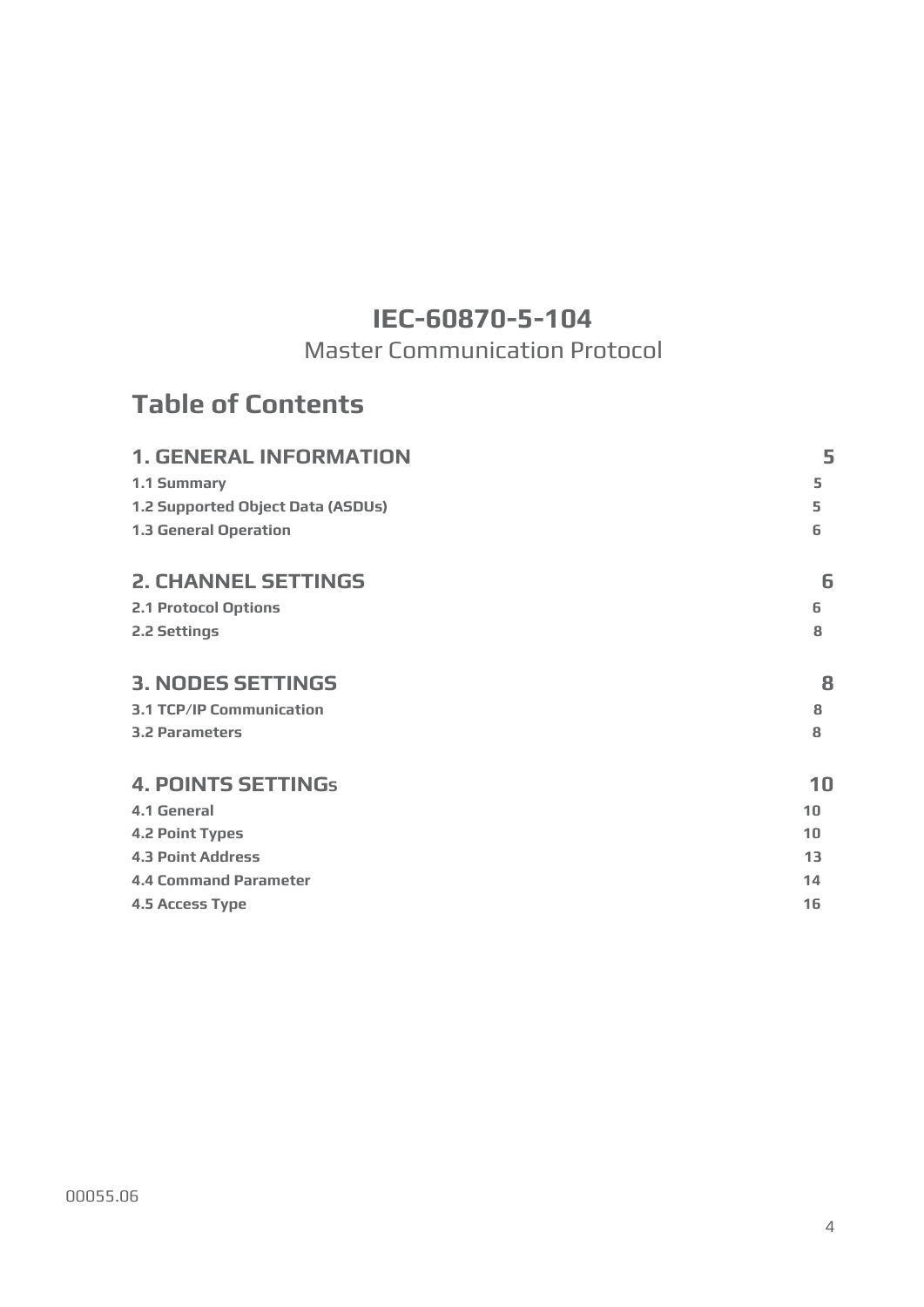# <span id="page-4-0"></span>**1. GENERAL INFORMATION**

### <span id="page-4-1"></span>**1.1 Summary**

**Communication Driver Name**: IEC8705104

**Current Version**: 2016.2

**Implementation DLL**: T.ProtocolDriver.IEC8705104.dll

**Protocol**: IEC-60870-5-104 Master standard protocol

**Interface**: TCP/IP

**Description**: The SCADA IEC870504 protocol driver implements comunication with IEDs (Intelligent Eletronic Devices), RTUs (Remote Terminal Units) and IO devices compatible with this protocol, acting as a master station.

**IEDs types supported:** Any IED compatible with IEC-60870-5-104.

**Communication block size**: Maximum 253 bytes

**Protocol Options**: Counters for sending protocol control messages.

**Multi-threading**: User defined, five threads per node by default.

**Max number of nodes**: User defined

**PC Hardware requirements**: Standard PC Ethernet interface board

# <span id="page-4-2"></span>**1.2 Supported Object Data (ASDUs)**

The protocol uses the same ASDUs defined for IEC-60870-5-101 as well as the same types of data objects. The major difference is that it's targeted only towards network uses, with TCP/IP as the transport layer instead of serial communication.

M\_SP\_NA: 1 - Single-point information;

M\_DP\_NA: 3 - Double-point information;

M\_ST\_NA: 5 - Step position;

M\_BO\_NA: 7 - Bitstring with 32 bits;

M\_ME\_NA: 9 - Measured value, normalized;

M\_ME\_NB: 11 - Measured value, scaled value;

M\_ME\_NC: 13 - Measured value Float;

M\_IT\_NA: 15 - Integrated totals;

C\_SC\_NA: 45 - Single command;

C\_DC\_NA: 46 - Double command;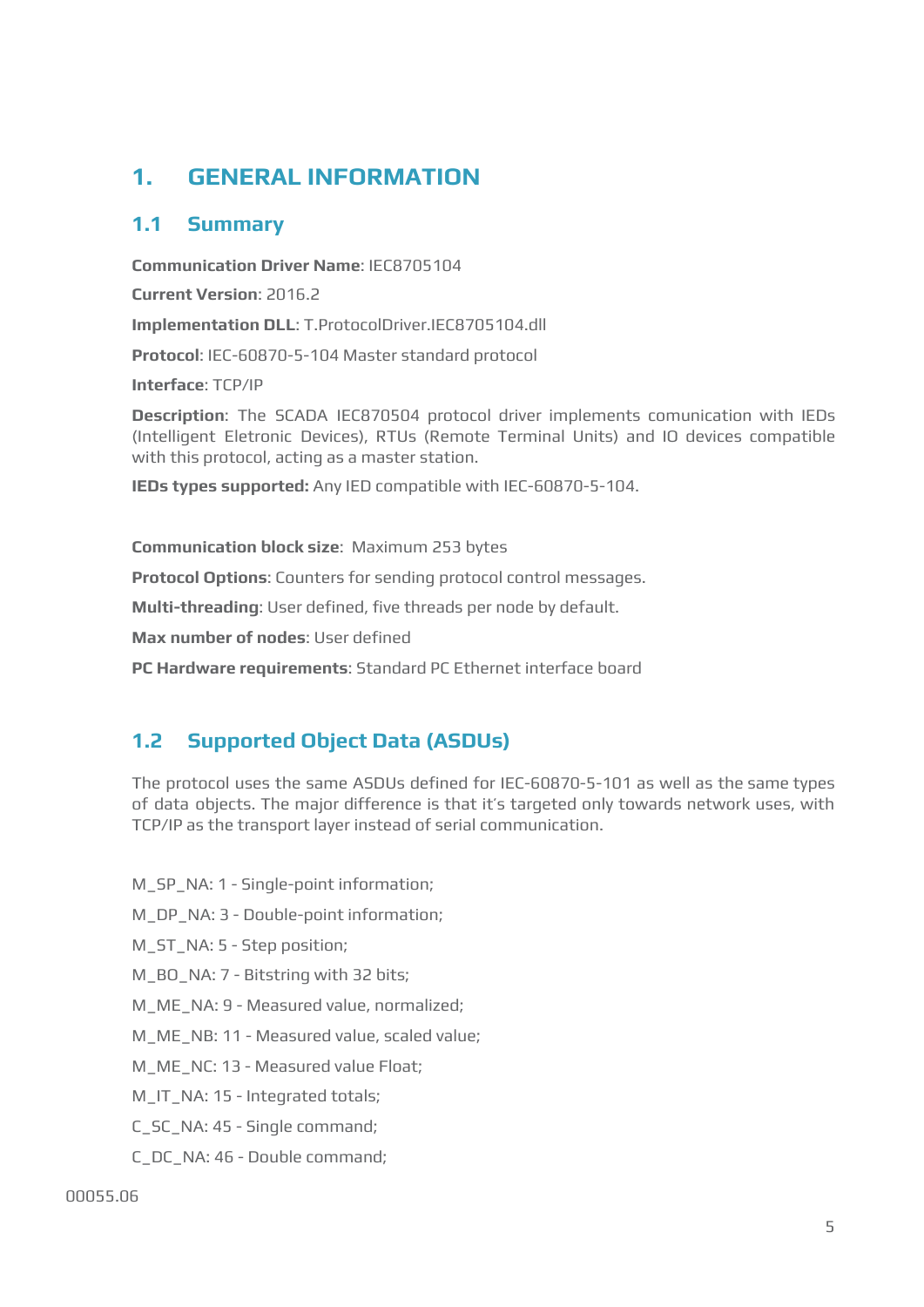C\_RC\_NA: 47 - Regulating step command;

- C\_SE\_NA: 48 Set point command, normalized value;
- C\_SE\_NC: 50 Set point command, 32 bits floating point;
- C\_BO\_NA: 51 Write 32 bit Bitstring.

It also uses all the 56-bit timestamp variants of the above ASDUs. The codes above are used when registering points, but if the slave IED sends variants with date and timestamp, the measures and states received will be placed on the quality and timestamp attributes of the correspondent points.

# <span id="page-5-0"></span>**1.3 General Operation**

The IEC-60870-5-104 protocol is implemented in Master mode in which it communicates with IEDs that implement the slave IEC-870-5-104 protocol. Various parameterizations are available to accommodate different profiles of protocol implementations.

The Master has the following operating sequence:

On start or communication failure:

- Sends "Start of data transmission STARTDT";
- Sends schedule, if sample time different from zero;
- Does sample readings according to preset sample times (all classes);

On an infinity loop:

- Waits for unsolicited messages containing object data that has changed.
- For each "w" (configurable parameter) received messages, or after some time without receiving messages, sends an "acknowledgment" message with the sequence number of the last information message received.
- Periodically, according to a preset timeout parameter, sends "Test Frames" massages in case no message has been received during this time.
- On receiving a command request targeted to any remote IED, sends it according to command parameter details;

# <span id="page-5-1"></span>**2. CHANNEL SETTINGS**

## <span id="page-5-2"></span>**2.1 Protocol Options**

**t0 - Timeout of Connection establishment(s) –** Maximum acceptable time, in seconds, for a TCP/IP connection attempt to a remote IED. After this time, the driver closes connection and attempts another connection. Values from 1 to 255 are allowed.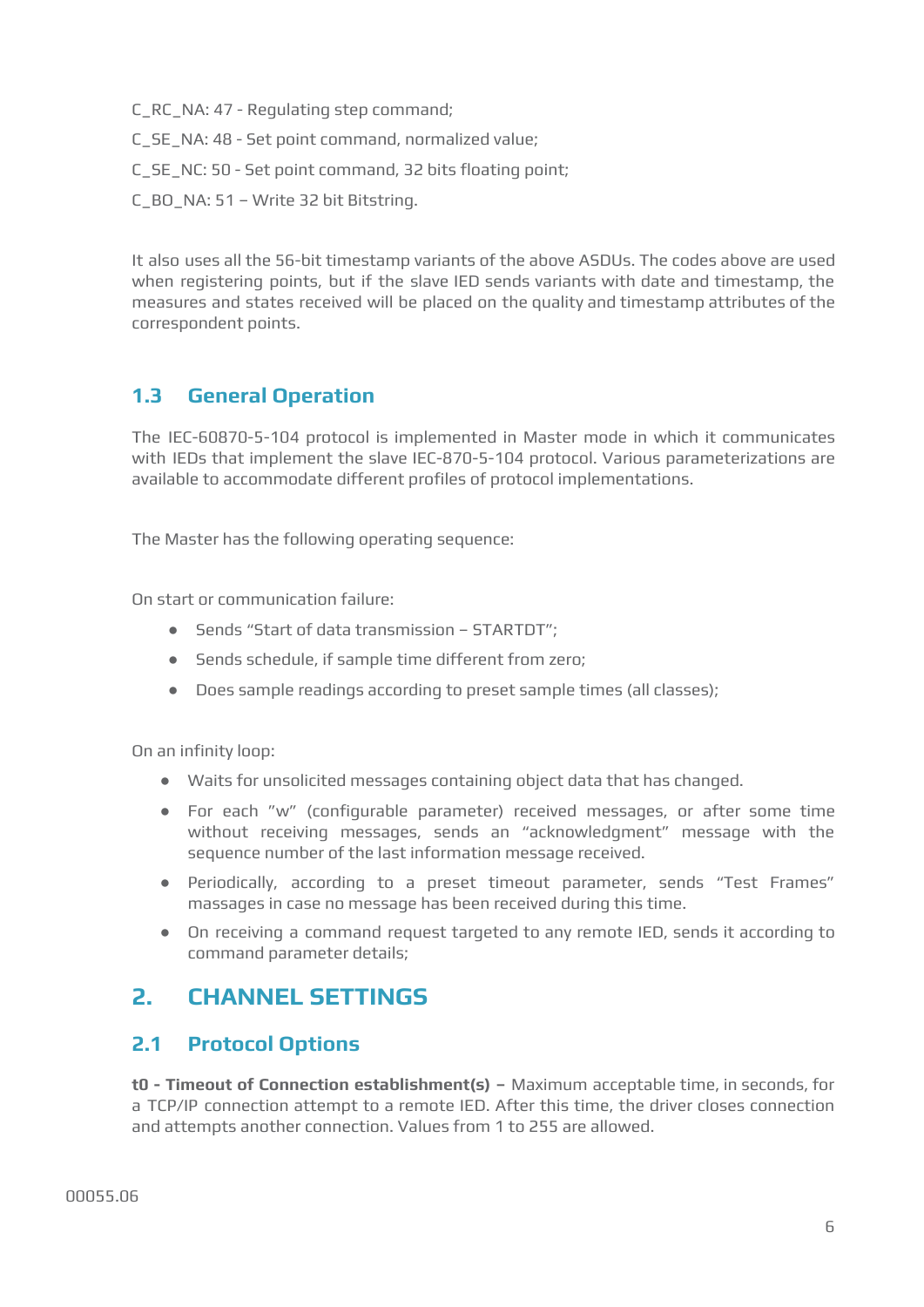**t1 - Timeout of send or test APDUs(s) –** Maximum waiting time, in seconds, for sending a regular APDU or testing APDU after a START DT confirmation is received. Values from 1 to 255 are allowed.

**t2 - Timeout for ack in case of no data(s) –** Maximum waiting time, in seconds, for a pending acknowledgement before sending an acknowledgement for the last received message. A message will be sent with the sequence number of the last one received. Values from 1 to 255 are allowed. The t2 time must be shorter than t1.

**t3 - Timeout for send test frames(s) –** Maximum waiting time, in seconds, for the arrival of any information (in case of a TCP-IP connection is already established) before sending a TEST-FR. Values allowed are from 1 to 255.

**Password for commands:** To increase the security of sending commands, normally initiated only by a change in the state of a tag, it is possible here to specify a password of up to nine digits. The communication module will verify, at the moment the command is received, this password against the current value of the **EstimatedValue** attribute tag involved in the command. Therefore, in the operation of sending a command through a window, script, etc. this number must be loaded in this attribute. The communication module, after executing the command, changes the value of **EstimatedValue** to ZERO. This verification does not occur if this option is left as zero.

**Logging Level –** You can choose from this list the logging mode created by the communication module.

|                  | Debug   | All messages are registered in the LOG.                             |
|------------------|---------|---------------------------------------------------------------------|
| Logging<br>level | Info    | Only Info, Warning and Error messages are registered in the<br>LOG. |
|                  | Warning | Only Warning and Error messages are registered in the LOG.          |
|                  | Frror   | Only Error messages are registered in the LOG.                      |

The figure below shows the filling of these fields in the channel:

|                       | IEC8705104                                  |  | ProtocolOptions |  |
|-----------------------|---------------------------------------------|--|-----------------|--|
|                       | t0 - Timeout of Connection establishment(s) |  | 30              |  |
|                       | t1 - Timeout of send or test APDUs(s)       |  | 15              |  |
|                       | t2 - Timeout for ack in case of no Data(s)  |  | 10              |  |
|                       | t3 - Timeout for send test frames(s)        |  | 20              |  |
| Password for commands |                                             |  | 3985            |  |
| Logging Level         |                                             |  | Info            |  |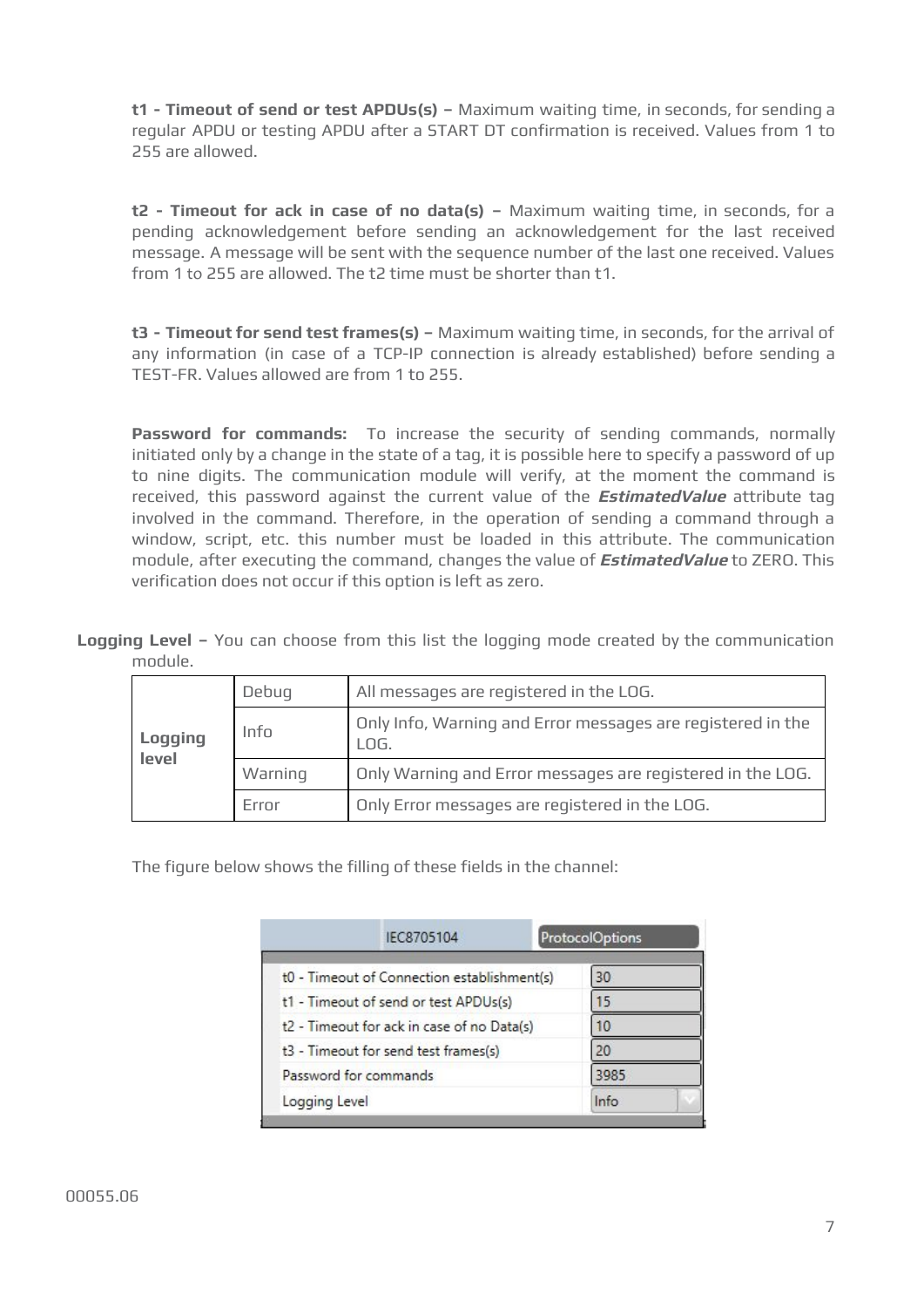# <span id="page-7-0"></span>**2.2 Settings**

#### **TCP/IP channels:**

- NodeConnections: Defines the maximum number of parallel requests that could be sent to each node (asynchronous communication).

# <span id="page-7-1"></span>**3. NODES SETTINGS**

Each node is a server station (IED). User may set a single station per channel.

### <span id="page-7-2"></span>**3.1 TCP/IP Communication**

**IP Address** – IED's IP address must be specified.

**Port –** Number of port to be used. The standard defines port **2404,** by default. User can use custom port numbers.

#### <span id="page-7-3"></span>**3.2 Parameters**

**CommonAddress -** Application layer address

**Date sample time** – Period of time, in milliseconds, between two consecutive submissions of Date and Time for remote IED synchronization, if necessary. Zero is used to indicate that there is no need for synchronization. Note that the master should not synchronize IEDs synchronized by GPS.

**General Interrogation (GI) sample time** – Period of time, in milliseconds, between two consecutive submissions of general interrogation requests to an IED. The IED responds by sending blocks of information, as many as are required to send all points.

**w – Send ack after received w IFormatAPDUs –** Number of information messages received spontaneously before sending an "acknowledgment" with the sequence number of last message received. The allowed values are between 1 and 32767.

**k – Messages received to send state variable –** Maximum allowed number of pending acknowledgements before slave stops sending new messages. It is recommended that w be at most two-thirds of the k value. Values between 1 and 32767 are allowed.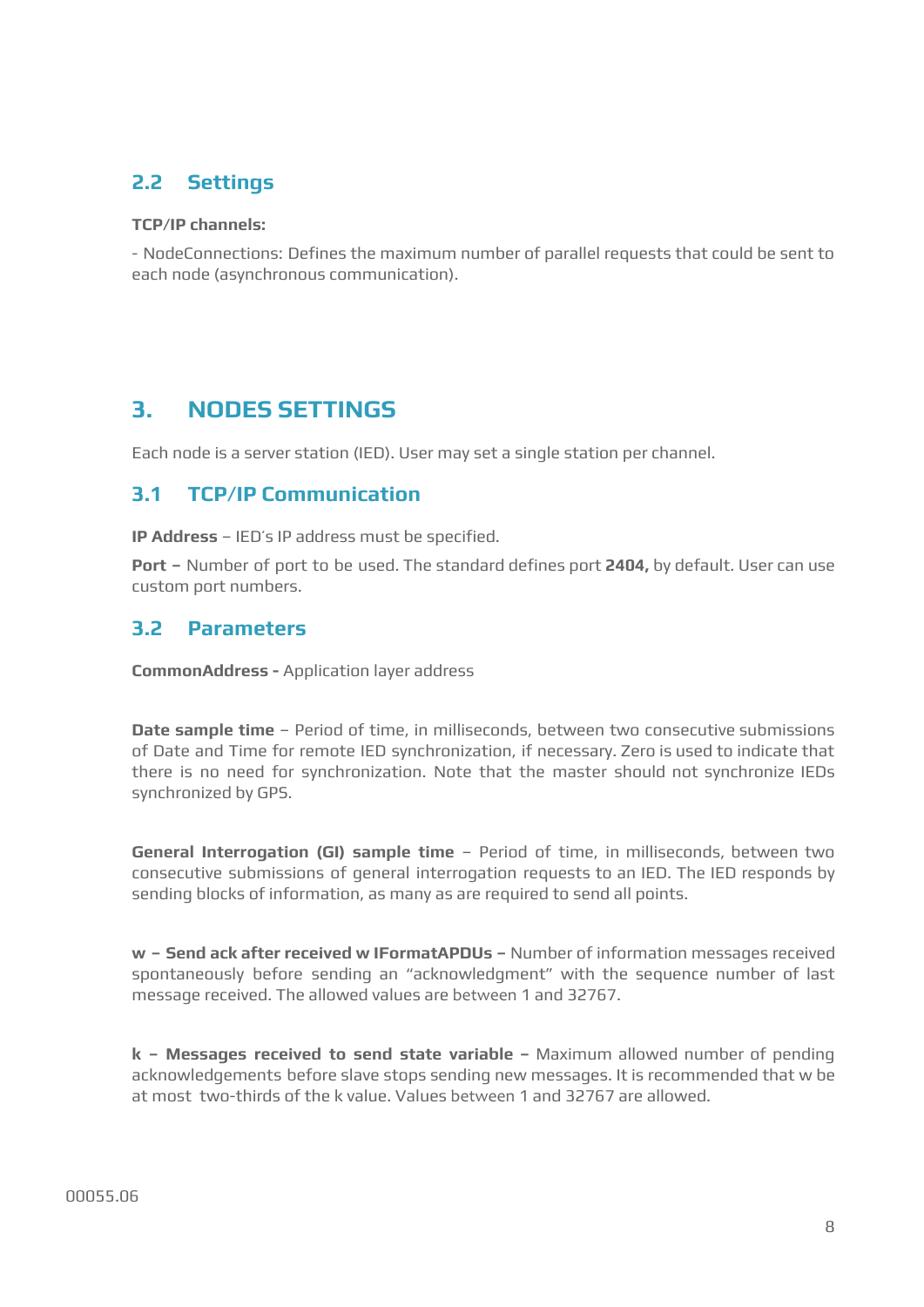**Clock Adjust –** Can be set as "True" to adjust the clock on this server computer or "False" to make no adjustment. The module makes the adjustment by changing the machine time to match the one that came as the answer to a synchronization message sent. For this to be effective, the slave IED must answer with a time that comes, for example, from a GPS.

**IED time bias from GMT** - On SCADA, internally, all timestamps are stored with GMT (UTC) dates. IEDs usually send these dates also in GMT and no adjustment is required. The default for this option is zero. If in the current implementation the IEDs send the timestamps in their local time, the difference between this time and GMT time must be specified in this field. For example, in New York, the local time is 4 hours less than GMT. In this case, -4 should be specified in this table.

**Tag for Comm status** - In this field the name of an existing tag in the project can be indicated to show success/failure in communication from a functional point of view. When making requests, the module waits for a maximum of t2 seconds (defined in Protocol Options, above) to receive a response. In case of failure, the system sets the value of this tag to ZERO. In case of success, the system sets the value in this tag to ONE.

**Test Command with Time tag56 (ms)** - Period of time in milliseconds between two consecutive submissions of an ASDU Test Command with a CP56 timetag, if necessary. Zero is used to indicate that there is no need for this test. This test facilitates for the server side to detect communication failures, and also serves to remove unsolicited messages received by the master.

| $\overline{4}$ | IEC8705104                                   | 0;60000;8;12;False;0;TGIEC.COMMOK;7000      |               |  |  |  |
|----------------|----------------------------------------------|---------------------------------------------|---------------|--|--|--|
| IP             |                                              |                                             | 192.168.0.239 |  |  |  |
| Port           |                                              |                                             | 2404          |  |  |  |
|                | CommonAddress                                |                                             |               |  |  |  |
|                | Date sample time(ms)                         |                                             | 15000         |  |  |  |
|                | General Interrogation sample time(ms)        |                                             | 60000         |  |  |  |
|                |                                              | w - Send ack after received w IFormat APDUs | 8             |  |  |  |
|                | k - Messages received to send state variable |                                             | 12            |  |  |  |
|                | Clock adjust                                 |                                             | False         |  |  |  |
|                | IED time bias from GMT                       |                                             |               |  |  |  |
|                | Tag for comm status                          |                                             | TGIEC.COMMOK  |  |  |  |
|                | Test Command with time tag56(ms)             |                                             | 7000          |  |  |  |

The figure below shows the filling of these fields for the main station:

**Backup Station –** The same communications settings adjusted to an IED can be adjusted to a backup workstation (alternative IED) if there is one in the facility.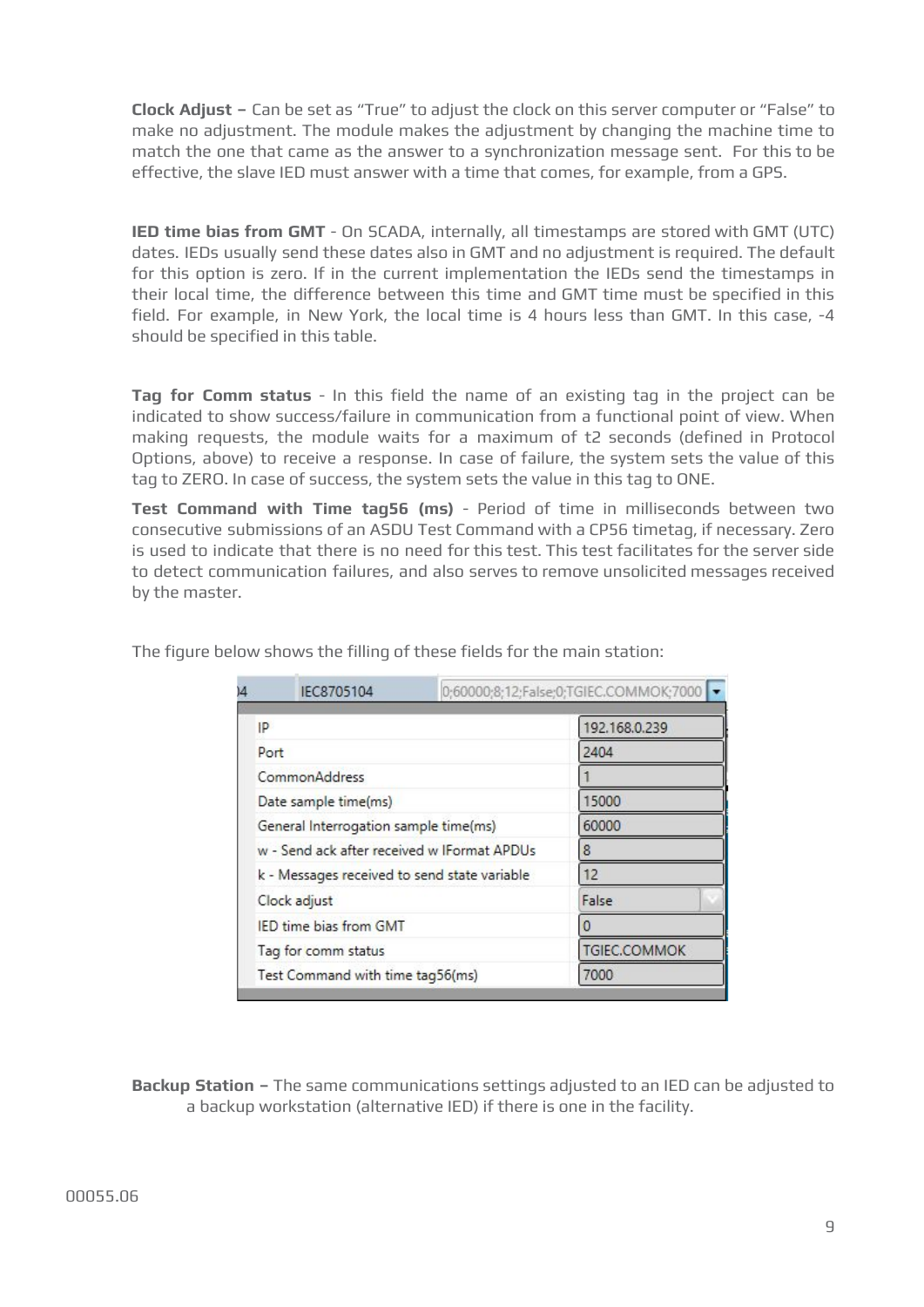# <span id="page-9-0"></span>**4. POINTS SETTINGS**

## <span id="page-9-1"></span>**4.1 General**

Points can be input or output points. Input points, i.e. points that are acquired by the protocol, have basically two main parameters: point type and address. Output points are used for remote controls, and have an additional address parameter to specify an output operation. In a given IED, addresses are unique no matter what kind of point.

### <span id="page-9-2"></span>**4.2 Point Types**

The SCADA master mode implements:

- Synchronizing remote IEDs through date and time sending;
- General interrogation request;
- Receiving unsolicited information frames due to data changes in a remote IED.
- Time tag 56 bits long;
- Digital single or double point command;
- Select Before Operate Command;
- Point Value Quality analysis (QDS);

The point types were implemented as their respective ASDUs objects defined in the standard (see list below).

#### **M\_SP\_NA: 1 - Single-point information**

Simple binary input point, assuming 0 or 1. The variants with "timetag" M\_SP\_TA (= 2) and M\_SP\_TB (= 30) are also considered in this type. In registration, only this type is used.

#### **M\_DP\_NA: 3 - Double-point information**

Double input point which can assume states 0 to 3, and is usually used for signaling states of switches and circuit breakers. The variants with "timetag" M\_DP\_TA (= 4) and M\_DP\_TB (= 31) are also considered in this type. In registration, only this type is used.

#### **M\_ST\_NA: 5 - Step position**

Step value, ranging from -64 to +63, mainly used for transformer step position or other position information. The variants with "timetag" M\_ST\_TA (= 6) and M\_ST\_TB (= 32) are also considered in this type. In registration, only this type is used.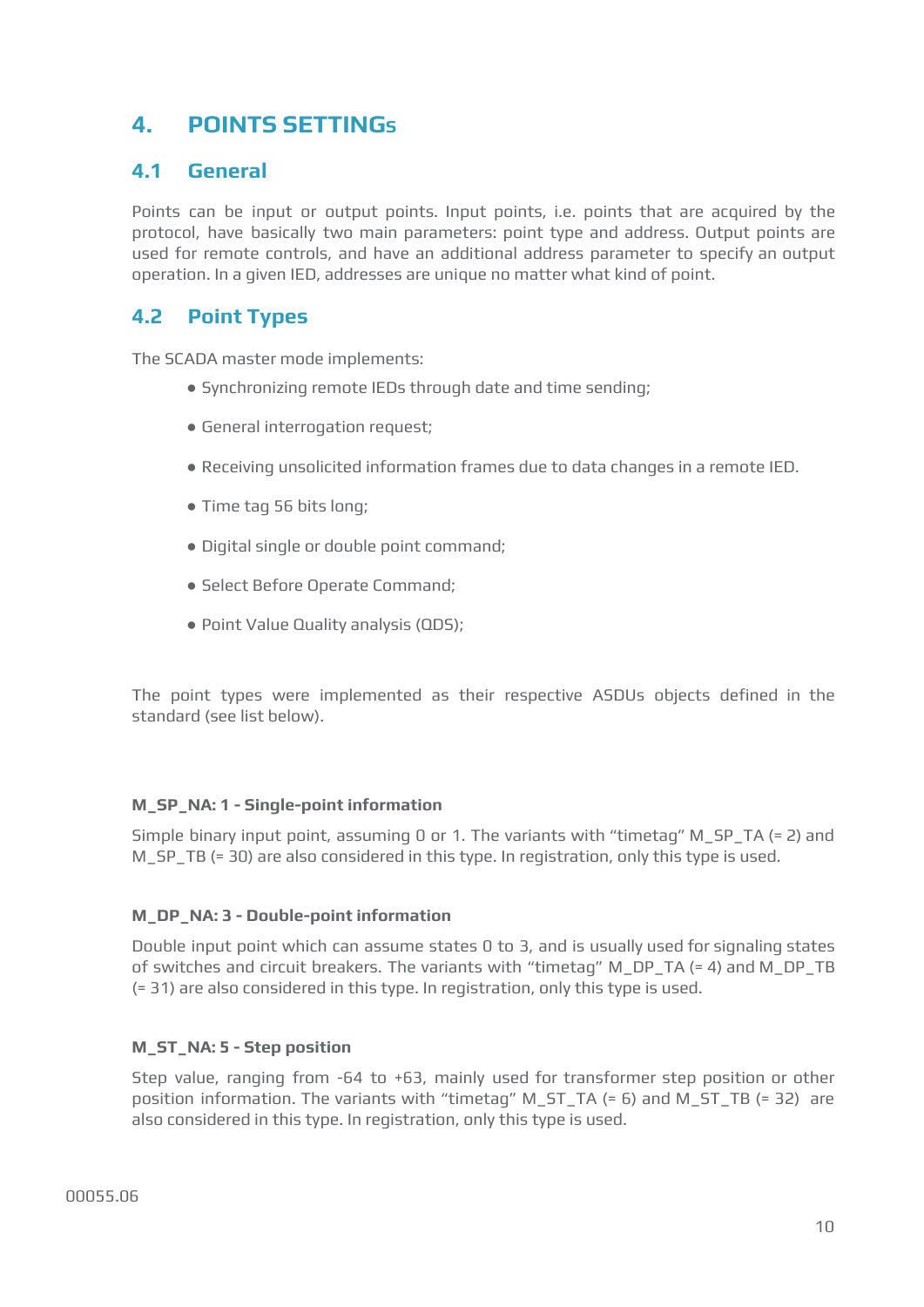#### **M\_BO\_NA: 7 - Bitstring with 32 bits**

Status information as a binary string of 32 bits. SCADA makes no manipulation at all. The configuration is treated as a long number. The variants with "timetag" M\_BO\_TA (= 8) and M\_BO\_TB (= 33) ) are also considered in this type.

#### **M\_ME\_NA: 9 - Measured value, normalized**

Standard analog measurement using a 16-bit signal. Value between -32768 and +32767. It is calculated as a real number between 0 and 1 before being assigned to the tag in real time. Scaling should be used if it´s intended to reproduce the value in engineering units. The variants with "timetag" M\_ME\_TA (= 10) and M\_ME\_TD (= 34) ) are also considered in this type. In registration, only this type is used.

#### **M\_ME\_NB: 11 - Measured value, scaled value**

Scalar analog measurement used for transmission of analog quantities. Also a 16-bit value between -32768 and 32767. The variants with "timetag" M\_ME\_TB (= 12) and M\_ME\_TE (= 35) are also considered in this type.

#### **M\_ME\_NC: 13 - Measured value short floating point**

Analog measurement in a fractional real number format, used for transmission of analog quantities. The measurements are 32-bit fields in the format IEEE STD 754, which implements floating-point numbers. The variants with "timetag" M\_ME\_TC (= 14) and M\_ME\_TF (= 36) are also considered in this type.

#### **M\_IT\_NA: 15 - Integrated totals**

Integer analog measurement signal. Measurements with a 32-bit integer. The variants with "timetag" M\_IT\_TB (= 16) and M\_ME\_TC (= 37) are also considered in this type.

#### **C\_SC\_NA: 45 - Single command**

Simple command to point (1 bit). Details of the command can be selected by clicking the button that is on the right side of the field. The number that is the command code resulting from the choice of details can also be entered directly. Each point will be statically parameterized in the POINTS table, in a way that one point must be configured for opening and another for closing one-bit switches.

#### **C\_DC\_NA: 46 - Double command**

Double command (2 bits). Details of the command can be selected by clicking the button on the right side of the field. It's also possible to enter the number that is the command code resulting from the choice of details directly. Each point will be statically parameterized in the POINTS table, in a way that one point must be configured for opening and another for closing two-bit switches.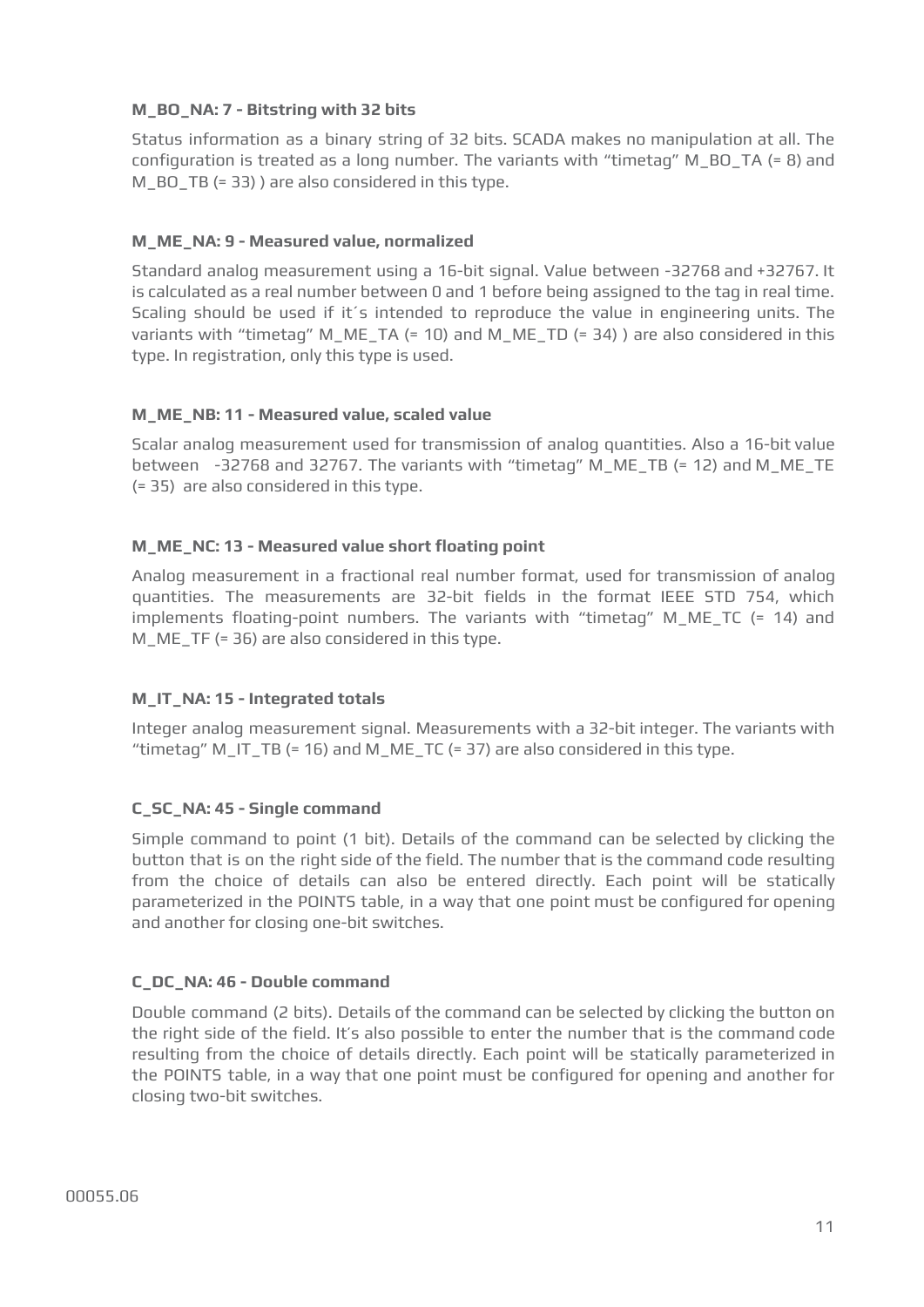#### **C\_RC\_NA: 47 - Regulating step command**

Command for setting step. Usually used to send pulses to step switching transformers up and down. Details of the command can be selected by clicking the button on the rigth side of the field. It's also possible to enter the number that is the command code resulting from the choice of details directly. Each point will be statically parameterized in the POINTS table, in a way that one point must be configured to step up and another one to step down the position of the transformer step.

#### **C\_SE\_NA: 48 - Set point command, normalized value**

Used to send set points of 16 bits normalized to IEDs that support this type of command. The value to be sent is the one indicated by the tag whose address was sent in the command.

#### **C\_SE\_NC: 50 - Set point command, short floating point value**

Used to send set points of 32 bits in an IEEE STD 764 floating-point format to IEDs that support this type of command. The value to be sent is that indicated by the tag whose address was sent in the command.

#### **C\_BO\_NA: 51- Write Bitstring de 32 bits**

Used to write binary state information as a 32-bit string on the IED server. No manipulation whatsoever is made by the driver. The setting is treated as a long unsigned number. The value to be sent is the one contained in the tag whose address was sent in the command, at that moment. The tag type must be "long" or AnalogInt, which is a 32-bit integer.

#### **CMDSIGN - Command Signaling**

This is an internal type to SCADA to allow configuration of a match between an output and an input tag, used to signal a command. When choosing the CMDSIGN type in the definition of the Address column, a different menu appears with the fields to define the necessary parameters.



The following figure shows the setting in the POINTS table. The signaling comes in tag A2.DJ.DJ, of type M\_DP\_NA. The two lines highlighted in yellow show definition of the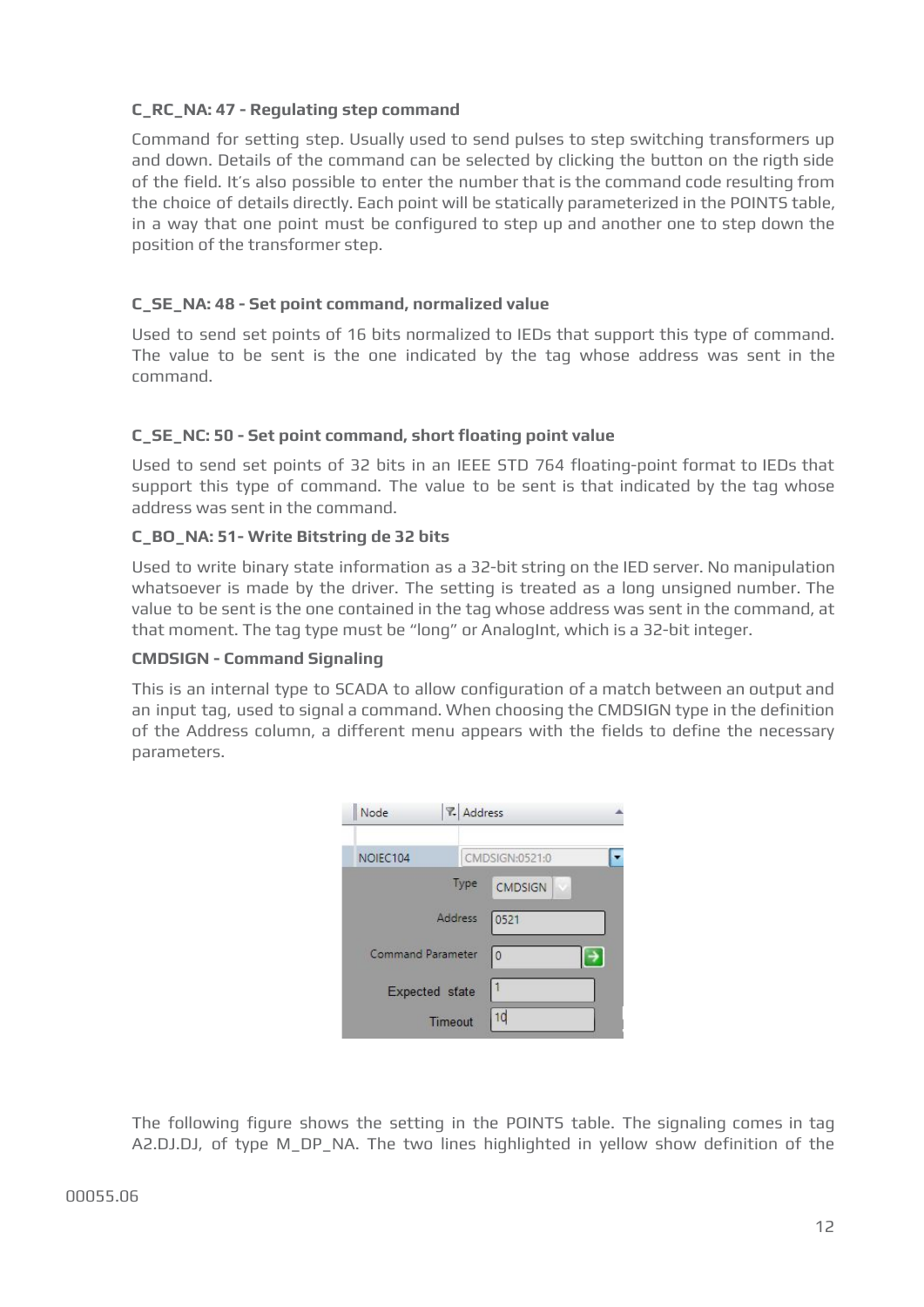signaling of commands with the same address (0510) and control code (0 - Open and 1 - Close).

The protocol module uses these two lines to create a static list with all matches on the node. Their information does not create new points in real time.

|          |                                    |          |            |           | Filter by Addres |
|----------|------------------------------------|----------|------------|-----------|------------------|
| Node     | ₹.<br>Address                      | DataType | AccessType | Modifiers | Scaling          |
|          |                                    |          |            |           |                  |
| NOIEC104 | C_SC_NA:0510:0                     | Native   | Write      |           | None             |
| NOIEC104 | C SC NA:0510:1                     | Native   | Write      |           | None             |
| NOIEC104 | M DP NA:0400                       | Native   | Read       |           | None             |
| NOIEC104 | CMDSIGN:0510:1:10                  | Native   | Write      |           | None             |
| NOIEC104 | CMDSIGN:0510:2:10                  | Native   | Write      |           | None             |
|          | Drag a column header here to group |          |            |           |                  |

Nothing else is required for setup. With this list the module will automatically call the transaction creation and verification methods.

This Command Signaling feature can be used only for C\_SC\_NA and C\_DC\_NA digital commands and M\_DP\_NA and M\_SP\_NA digital signals.

# <span id="page-12-0"></span>**4.3 Point Address**

The completion of point addresses is done in the engineering environment, in **Edit> Devices> Points.**

The **Address** field to be filled in when registering a point is what the standard calls the **"Information Object Address."** This is a 3-byte number that does not repeat for a given IED (node), the address being assigned by the IED manufacturer.

As shown in the figure below, a click on the row of the address column opens a window to select the type and address of the point. A click on the type opens a window with all types of points supported:

|   | Channels<br>Drag a column header here to group | <b>Nodes</b> | Points<br>AccessTypes |          |            |    |
|---|------------------------------------------------|--------------|-----------------------|----------|------------|----|
| * | TagName                                        | Node         | <b>Address</b>        | DataType | AccessType | D  |
| 7 | RECLO_71.MED.A_A                               | IEC104M      | <b>M_ME_NC:127</b>    | Native   | Read       | 12 |
|   | RECLO_70.MED.V                                 |              |                       | Native   | Read       | 12 |
|   | RECLO_70.MED.V                                 |              | M_ME_NC v<br>Type     | Native   | Read       | 12 |
|   | RECLO_70.MED.V                                 |              | 127                   | Native   | Read       | 12 |
|   | RECLO_70.MED.A                                 |              | <b>Address</b>        | Native   | Read       | 12 |
|   | RECLO_70.MED.A_C                               | IEC104M      | <b>M ME NC:132</b>    | Native   | Read       | 12 |

To select **Type:**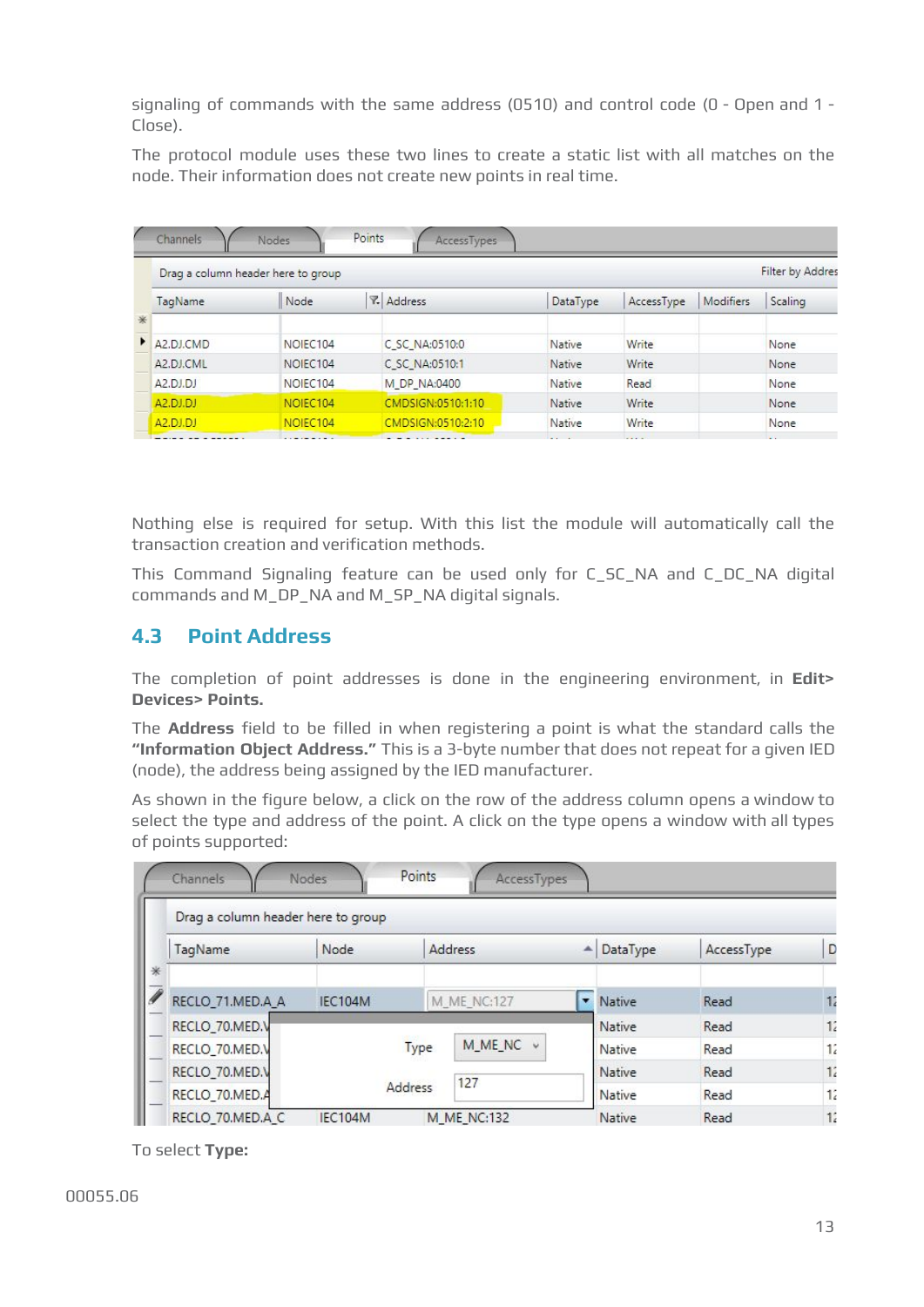| $9< a +2< a $<br>Channels<br>Nodes<br>Drag a column header here to group | Points                             | AccessTypes                                                          | 守口院 |               |            |                     |
|--------------------------------------------------------------------------|------------------------------------|----------------------------------------------------------------------|-----|---------------|------------|---------------------|
| TagName                                                                  | Node                               | <b>7.</b> Address                                                    |     | DataType      | AccessType | <b>DateCreated</b>  |
| ⋇                                                                        |                                    |                                                                      |     |               |            |                     |
| TGIEC.STEP.T0456                                                         | NOIEC104                           | M ST NA:0456                                                         | ۰   | Native        | Read       | 25/04/2016 11:18:52 |
| TGIFC.STFP.T0455                                                         |                                    |                                                                      |     | Native        | Read       | 25/04/2016 11:18:52 |
| TGIEC.STEP.T0454                                                         |                                    | M ST NA<br>Tipo                                                      |     | Native        | Read       | 25/04/2016 11:18:52 |
| TGIEC.STEP.T045 M_SP_NA                                                  | $1 -$<br>Single Point              |                                                                      |     | Native        | Read       | 25/04/2016 11:18:52 |
| TGIEC.STEP.T045 M_DP_NA 3 -                                              | Double Point                       |                                                                      |     | Native        | Read       | 25/04/2016 11:18:52 |
| TGIEC.STEP.T045 M_ST_NA                                                  | Step position<br>$5 -$             |                                                                      |     | Native        | Read       | 25/04/2016 11:18:52 |
| TGIEC SP.T0350                                                           | M BO NA 7-                         | Bitstring of 32 bits                                                 |     | Native        | Read       | 25/04/2016 11:18:52 |
| TGIEC.SP.T0349                                                           | M ME NA 9 -                        | Measured Value Normalized                                            |     | Native        | Read       | 25/04/2016 11:18:52 |
| TGIFC SP T0348                                                           | M ME NB 11 - Measured Value Scaled |                                                                      |     | Native        | Read       | 25/04/2016 11:18:52 |
| TGIEC.SP.T0347                                                           | M ME NC 13 - Measured Value Float  |                                                                      |     | Native        | Read       | 25/04/2016 11:18:52 |
| M IT NA<br>TGIEC.SP.T0346                                                | 15 - Integrated Totals             |                                                                      |     | Native        | Read       | 25/04/2016 11:18:52 |
| C <sub>SC</sub> NA<br>TGIEC.SP.T0345                                     | 45 - Single Command                |                                                                      |     | Native        | Read       | 25/04/2016 11:18:52 |
| C DC NA<br>TGIEC.SP.T0344                                                | 46 - Double Command                |                                                                      |     | Native        | Read       | 25/04/2016 11:18:52 |
| C RC NA<br>TGIEC.SP.T0343                                                | 47 - Regulating Step               |                                                                      |     | <b>Native</b> | Read       | 25/04/2016 11:18:52 |
| C SE NA<br>TGIEC.SP.T0342                                                | 48 - SetPoint Command              |                                                                      |     | Native        | Read       | 25/04/2016 11:18:52 |
| C SE NB<br>TGIEC.SP.T0341                                                |                                    | 49 - SetPoint Scalar Command<br>50 - SetPoint Command Floating Point |     | Native        | Read       | 25/04/2016 11:18:52 |
| C SE NC<br>TGIEC.SP.T0340<br>C BO NA                                     |                                    | 51 - Write Bitstring of 32 bits                                      |     | Native        | Read       | 25/04/2016 11:18:52 |
| TGIEC.SP.T0339<br>CMDSIGN                                                |                                    | 200 - Command Signalling                                             |     | Native        | Read       | 25/04/2016 11:18:52 |

## <span id="page-13-0"></span>**4.4 Command Parameter**

The command parameter is a one-byte code which details what and how the server IED should execute the command. In this implementation, as the user registers a point typed as command output, this field shows up to receive this code. If the user knows the code, then he or she can just type it in the field. Otherwise, they must click on the button to the right of field for displaying the window with the actions and details available.

The codes generated by choosing the items in the window parameter setting command are formed by calculating the sum of two parts (A and B), where the first part indicates the action, and the second the details of the transaction, as defined below:

#### **For Single Command C\_SC\_NA:**

| $1 = T$ urn off        | (A) |     |
|------------------------|-----|-----|
| 2 = Turn on            | (A) |     |
| $4 =$ Short Pulse      | (B) |     |
| 8 = Long Pulse         | (B) |     |
| 12 = Persistent Signal |     | (B) |
|                        |     |     |

#### **For Double Command C\_DC\_NA:**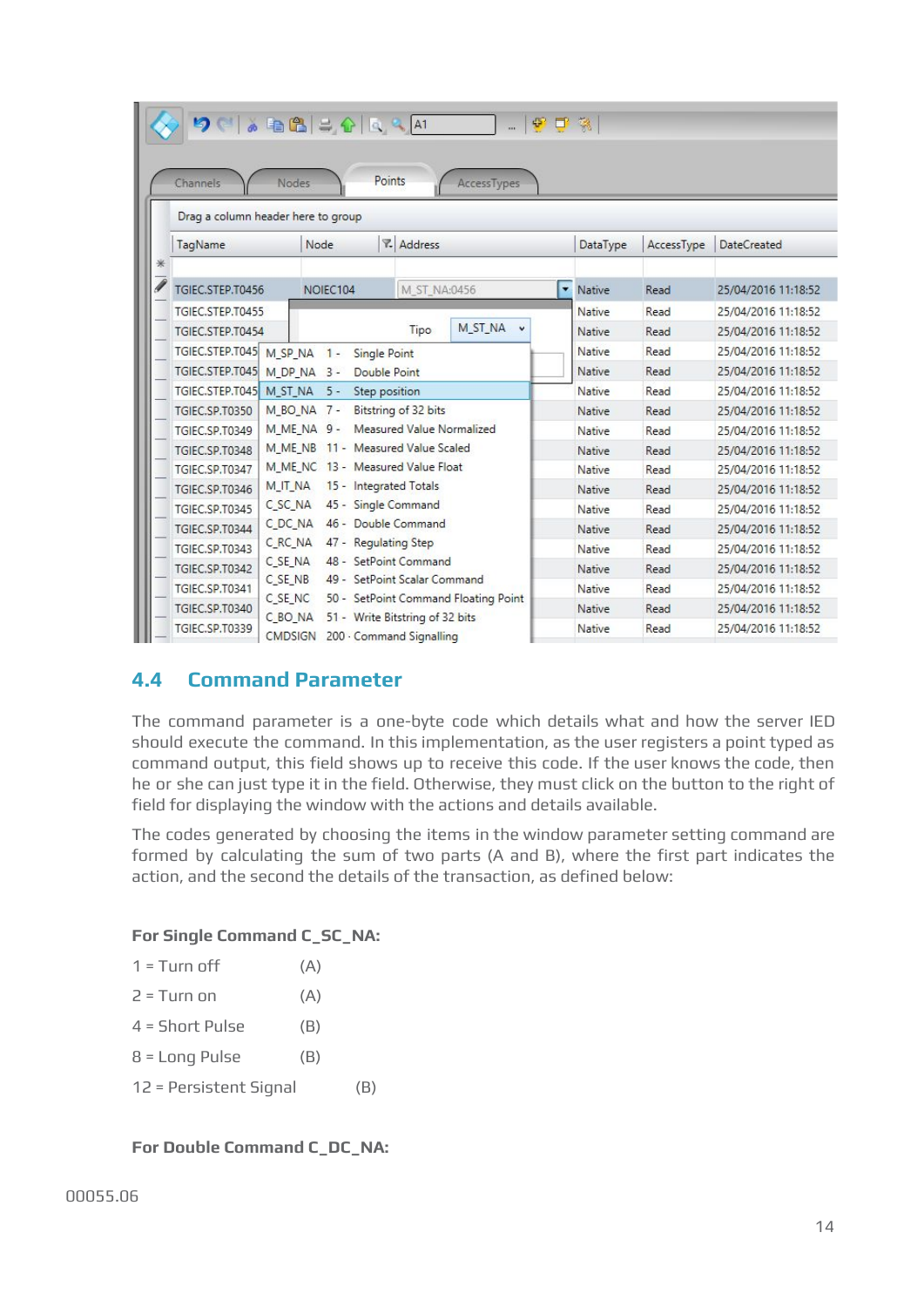| $1 = T$ urn off        | (A) |     |
|------------------------|-----|-----|
| $2 = T$ urn on         | (A) |     |
| $4 = Short$ Pulse      | (B) |     |
| $8 = Long$ Pulse       | (B) |     |
| 12 = Persistent Signal |     | (B) |

#### **For Voltage Regulation C\_RC\_NA:**

| $1 = \Box$ nwn         | (A) |     |
|------------------------|-----|-----|
| $2 = Up$               | (A) |     |
| $4 = Short$ Pulse      | (B) |     |
| $8 = Long$ Pulse       | (B) |     |
| 12 = Persistent Signal |     | (B) |
|                        |     |     |

The remaining options are the **Select** type command - just select the device to be controlled; or the **Execute** type command - send the proper action command. In case the **Select** command is chosen, add 128 to the code obtained from the sum of the parts A and B.

**Example:** code = 9 in a simple command means **Long Pulse** for **Turn on** the remote device.

In order to set up the SCADA with output parameters, follow the procedure below:

- (1) Click the right border of the address once to show three command parameters in the command tab:
	- a. Type
	- b. Address
	- c. Command parameter

And the command options:

- a. Trip
- b. Close
- c. Execute
- d. Select
- (2) Select the desired options and by clicking on the left arrow ( $\left|\leftarrow\right|$ ), the binary value corresponding to the selection will be loaded in the command parameter: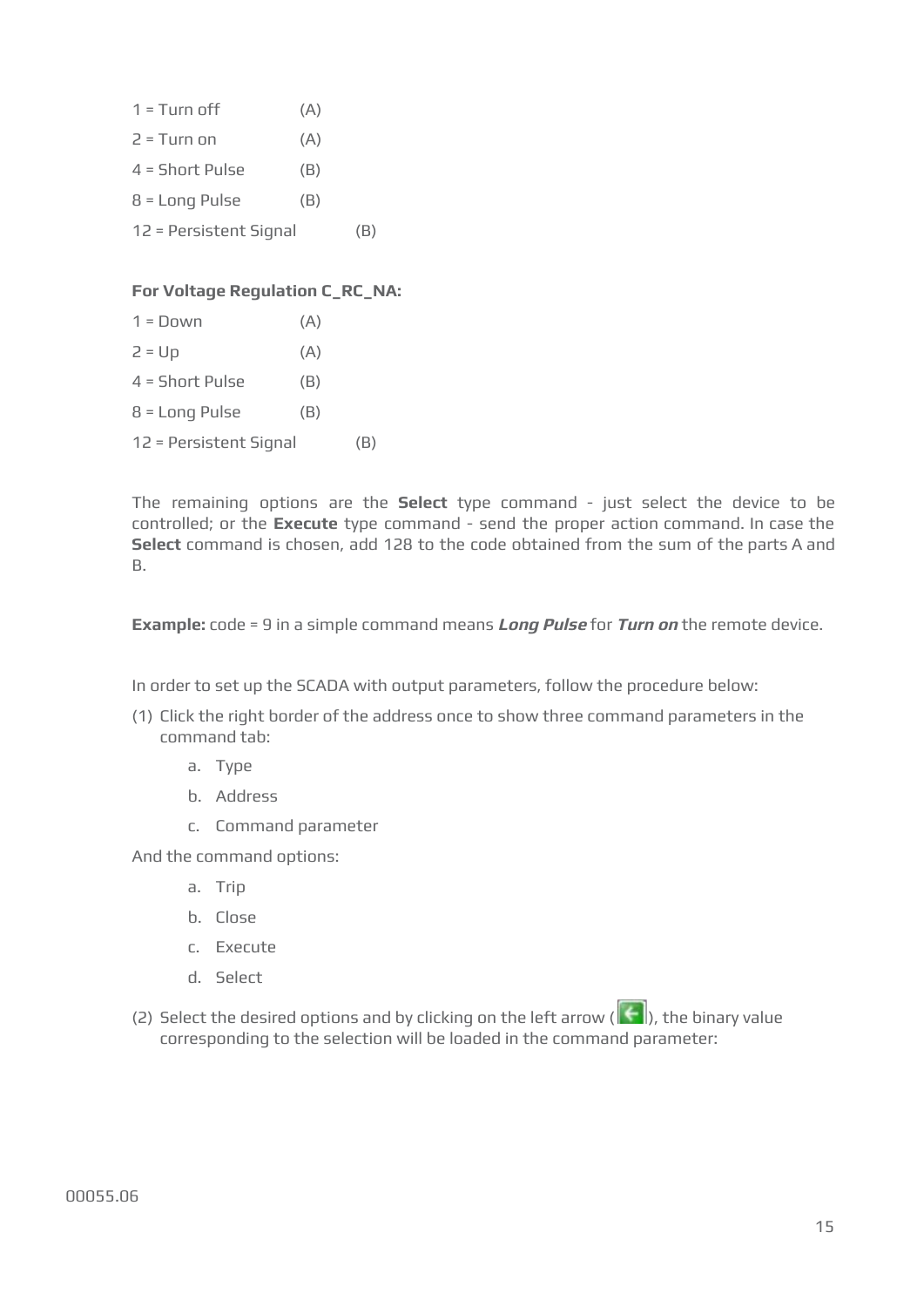|                          | TagName |                    | Node                  | Address                   | $\blacktriangle$ | DataType | AccessType |
|--------------------------|---------|--------------------|-----------------------|---------------------------|------------------|----------|------------|
| *                        |         | SH MANOB[0].MANID  | SinapWiseServ         | AN:0:MAN:                 |                  | Native   | Write      |
|                          |         | RECLO 90.CMD.R79 D | IEC104M               | C SC NA:1000:1            |                  | • Native | Write      |
|                          |         |                    |                       |                           |                  | Native   | Write      |
|                          | Type    | C SC NA            | $\checkmark$          | Command<br><b>Details</b> |                  | Native   | Write      |
| 1000<br>Address          |         |                    |                       | $O$ Trip                  |                  | Native   | Write      |
|                          |         | Close              |                       |                           | Native           | Write    |            |
| <b>Command Parameter</b> |         |                    | $\overline{\epsilon}$ |                           |                  | Native   | Write      |
|                          |         |                    |                       |                           |                  | Native   | Write      |
|                          |         |                    |                       | <b>Execute</b>            |                  | Native   | Write      |
|                          |         |                    |                       | Select<br>O               |                  | Native   | Write      |
|                          |         |                    |                       |                           |                  | Native   | Write      |

(3) If detailing the type of signal to be sent is necessary, before clicking on the left arrow click on details and, as in the figure below, select the type of the output signal:

|                          |              | Drag a column header here to group |                   |                    |                          |               |            |
|--------------------------|--------------|------------------------------------|-------------------|--------------------|--------------------------|---------------|------------|
|                          | TagName<br>* |                                    | Node              | Address            | $\Delta$                 | DataType      | AccessType |
|                          |              | SH MANOB[0].MANID                  | SinapWiseServ     | AN:0:MAN:          |                          | Native        | Write      |
|                          |              | RECLO 90.CMD.R79 D                 | IEC104M           | C SC NA:1000:1     | $\overline{\phantom{a}}$ | Native        | Write      |
|                          |              |                                    |                   |                    |                          | Native        | Write      |
| Type                     |              | C <sub>SC</sub> NA                 | $\vee$            | Details<br>Command |                          | Native        | Write      |
|                          |              | 1000                               |                   | O None             |                          | Native        | Write      |
|                          | Address      |                                    |                   | Short pulse        |                          | Native        | Write      |
| <b>Command Parameter</b> |              | 1                                  | $\left  \right. $ | Long pulse<br>O    |                          | Native        | Write      |
|                          |              |                                    |                   | Persistent<br>0    |                          | <b>Native</b> | Write      |
|                          |              |                                    |                   |                    |                          | Native        | Write      |
|                          |              |                                    |                   |                    |                          | Native        | Write      |
|                          |              |                                    |                   |                    |                          | Native        | Write      |

## <span id="page-15-0"></span>**4.5 Access Type**

Since this is a communication module in master mode (server), it requires a few specific characteristics of its own in order to parameterize the **Access Type** field in the **Points** table:

#### **For reading-type points:**

M\_SP\_NA: 1 - Single-point information;

M\_DP\_NA: 3 - Double-point information;

M\_ST\_NA: 5 - Step position;

M\_BO\_NA: 7 - Bitstring with 32 bits;

M\_ME\_NA: 9 - Measured value, normalized;

M\_ME\_NB: 11 - Measured value, scaled value;

M\_ME\_NC: 13 - Measured value Float;

M\_IT\_NA: 15 - Integrated totals.